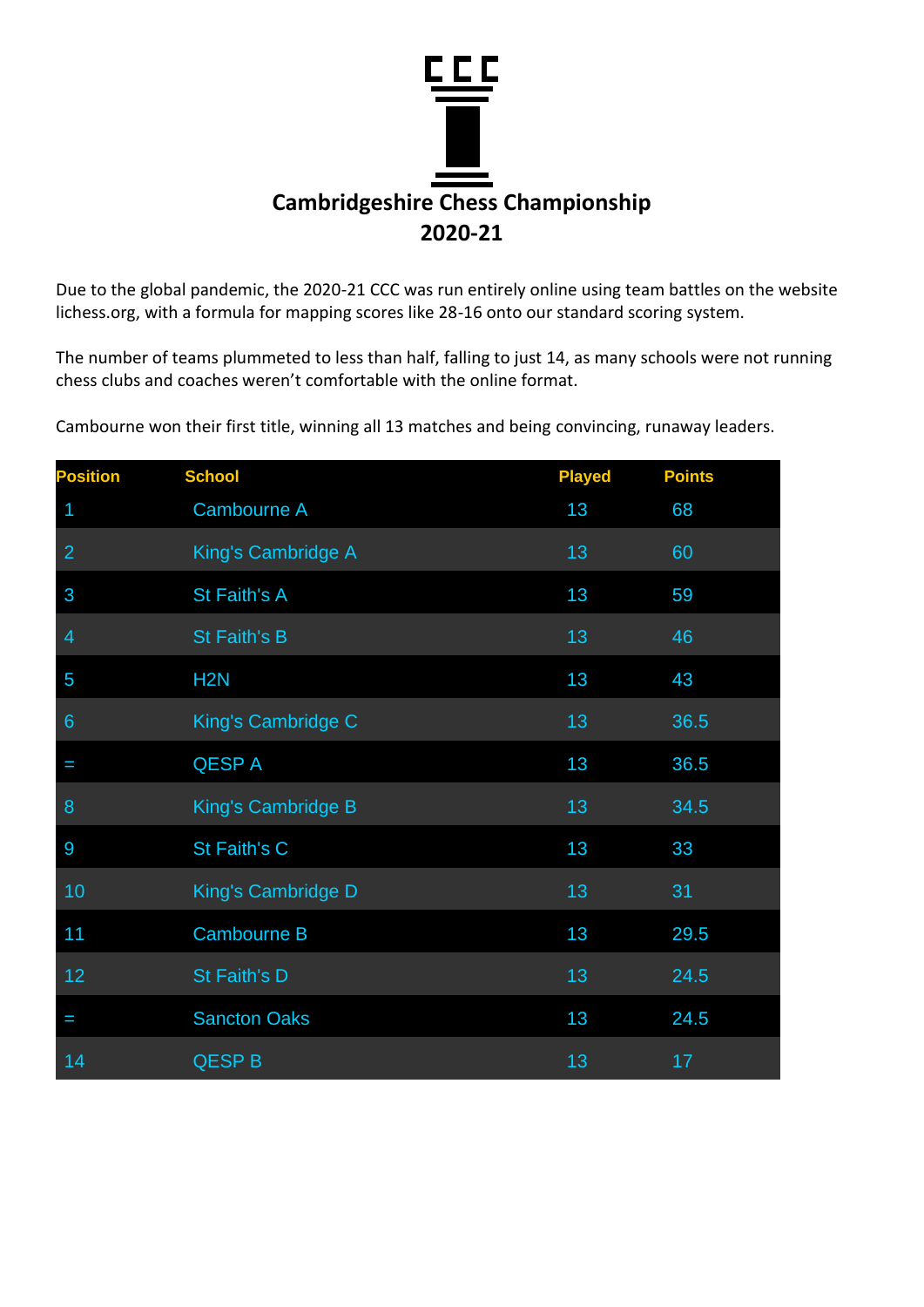| <b>Round 1</b>     |     |                     |                |
|--------------------|-----|---------------------|----------------|
| King's Cambridge C | 4.5 | <b>Cambourne B</b>  | 1.5            |
| St Faith's A       | 5   | <b>QESPA</b>        | 1              |
| H <sub>2</sub> N   | 3.5 | St Faith's B        | 2.5            |
| King's Cambridge D | 0.5 | Cambourne A         | 5.5            |
| King's Cambridge B | 4   | <b>Sancton Oaks</b> | 2              |
| King's Cambridge A | 6   | <b>QESP B</b>       | $\overline{0}$ |
| St Faith's C       | 4   | St Faith's D        | 2              |

| <b>Round 2</b>            |     |                     |                |
|---------------------------|-----|---------------------|----------------|
| King's Cambridge A        | 5.5 | <b>QESPA</b>        | 0.5            |
| <b>St Faith's B</b>       | 3.5 | <b>QESP B</b>       | 2.5            |
| King's Cambridge C        | 4.5 | <b>Sancton Oaks</b> | 1.5            |
| <b>King's Cambridge B</b> | 4   | King's Cambridge D  | 4              |
| St Faith's C              | 4.5 | <b>Cambourne B</b>  | 1.5            |
| H <sub>2N</sub>           | 4   | <b>St Faith's D</b> | $\overline{2}$ |
| <b>Cambourne A</b>        | 4   | St Faith's A        | $\overline{2}$ |

| <b>Round 3</b>      |     |                    |     |
|---------------------|-----|--------------------|-----|
| St Faith's C        | 0.5 | Cambourne A        | 5.5 |
| <b>Cambourne B</b>  | 4.5 | King's Cambridge B | 1.5 |
| King's Cambridge A  | 3   | St Faith's A       | 3   |
| <b>St Faith's B</b> | 4.5 | King's Cambridge D | 1.5 |
| <b>QESPA</b>        | 3   | H <sub>2</sub> N   | 3   |
| King's Cambridge C  | 4.5 | <b>QESP B</b>      | 1.5 |
| <b>Sancton Oaks</b> | 3   | St Faith's D       | 3   |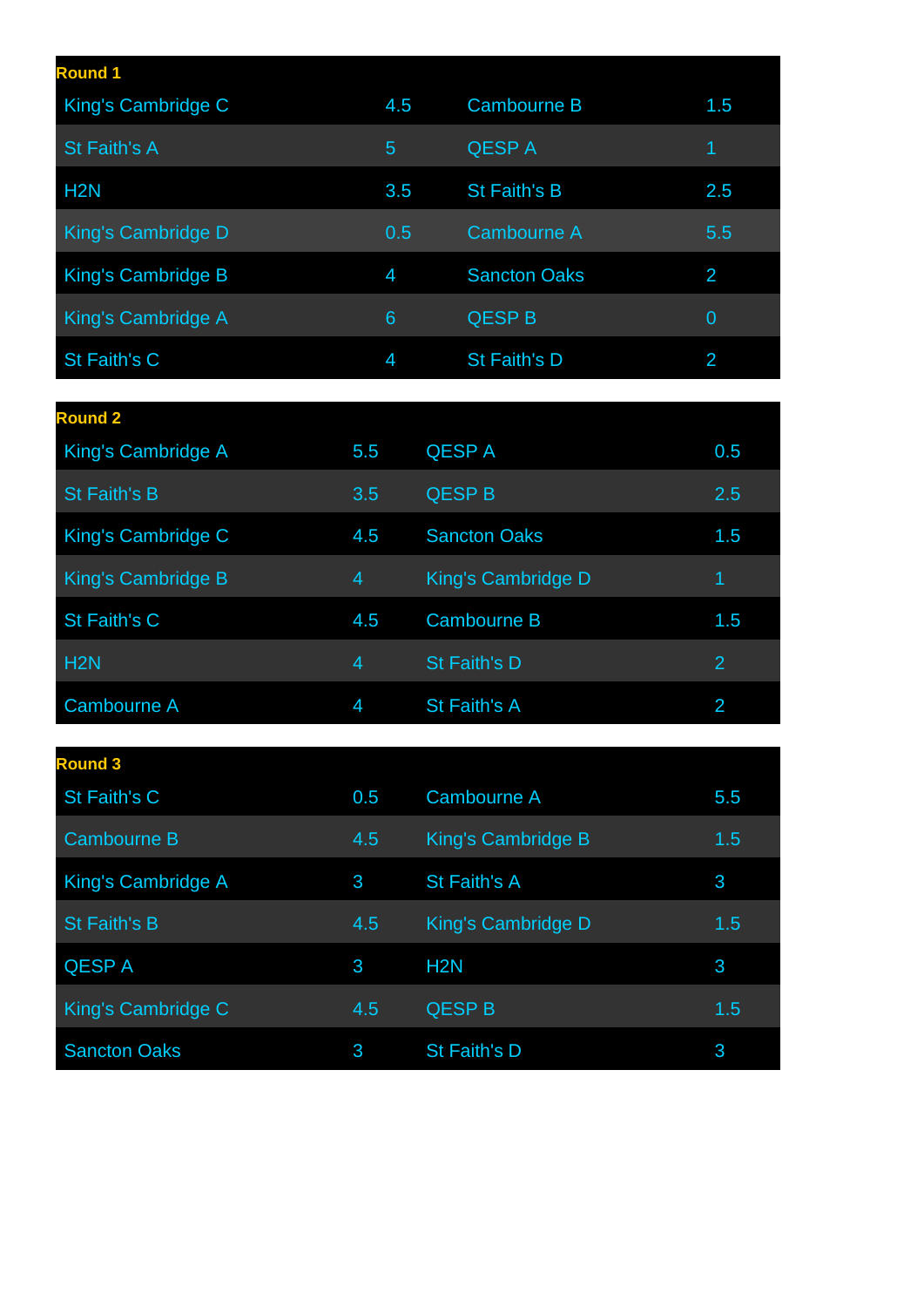| <b>Round 4</b>      |     |                    |     |
|---------------------|-----|--------------------|-----|
| King's Cambridge C  | 1.5 | King's Cambridge A | 4.5 |
| <b>Sancton Oaks</b> | 3   | <b>Cambourne B</b> | 3   |
| <b>QESPA</b>        | 5   | <b>QESP B</b>      | 1   |
| St Faith's C        | 3   | King's Cambridge B | 3   |
| St Faith's B        | 1.5 | St Faith's A       | 4.5 |
| King's Cambridge D  | 3.5 | St Faith's D       | 2.5 |
| Cambourne A         | 4.5 | H <sub>2</sub> N   | 1.5 |
|                     |     |                    |     |
| <b>Round 5</b>      |     |                    |     |
| King's Cambridge C  | 0.5 | <b>Cambourne A</b> | 5.5 |
| H <sub>2</sub> N    | 3   | King's Cambridge D | 3   |
| St Faith's D        | 1   | St Faith's B       | 5   |
| St Faith's A        | 4.5 | St Faith's C       | 1.5 |

| King's Cambridge B | 2.5           | <b>QESPA</b>         | 3.5 |
|--------------------|---------------|----------------------|-----|
| <b>QESP B</b>      | $1.5^{\circ}$ | <b>Sancton Oaks</b>  | 4.5 |
| Cambourne B        |               | 1 King's Cambridge A | b   |
|                    |               |                      |     |

| <b>Round 6</b>      |                |                           |                |
|---------------------|----------------|---------------------------|----------------|
| St Faith's C        | $\overline{4}$ | <b>Sancton Oaks</b>       | $\overline{2}$ |
| <b>St Faith's B</b> | 1.5            | King's Cambridge A        | 4.5            |
| King's Cambridge D  | 3.5            | <b>Cambourne B</b>        | 2.5            |
| Cambourne A         | 6              | <b>QESP B</b>             | $\overline{0}$ |
| H <sub>2</sub> N    | 3.5            | <b>King's Cambridge B</b> | 2.5            |
| <b>St Faith's D</b> | $\overline{0}$ | <b>St Faith's A</b>       | 6              |
| King's Cambridge C  | 3              | <b>QESPA</b>              | 3              |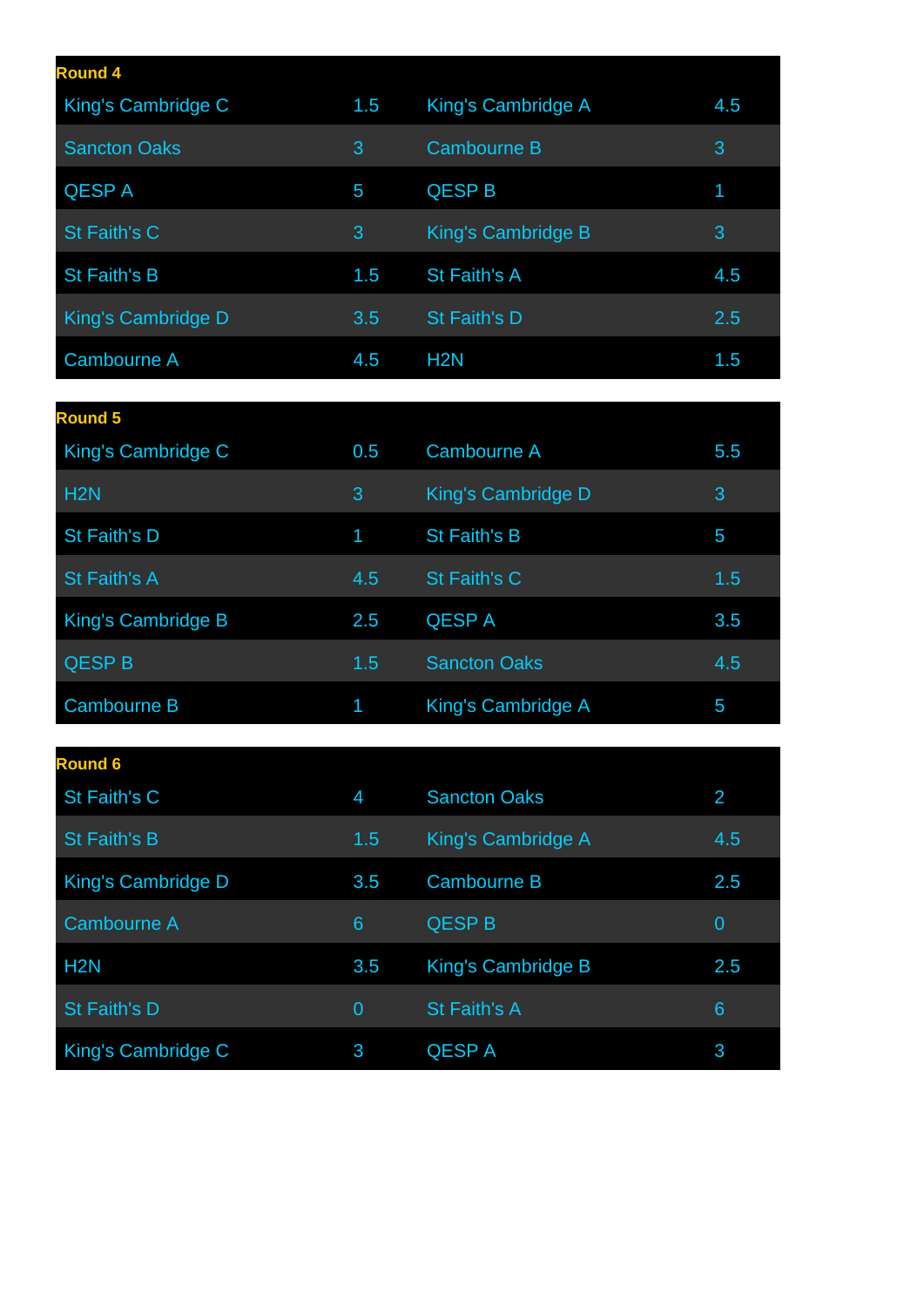| <b>Round 7</b>      |     |                     |     |
|---------------------|-----|---------------------|-----|
| <b>QESPA</b>        | 4   | St Faith's C        | 2   |
| <b>Sancton Oaks</b> | 1   | St Faith's B        | 5   |
| King's Cambridge A  | 4.5 | King's Cambridge D  | 1.5 |
| Cambourne B         | 0   | <b>Cambourne A</b>  | 6   |
| <b>QESP B</b>       | 1.5 | H <sub>2N</sub>     | 4.5 |
| King's Cambridge B  | 2.5 | St Faith's D        | 3.5 |
| King's Cambridge C  | 1.5 | <b>St Faith's A</b> | 4.5 |

| <b>Round 8</b>     |                |                           |     |
|--------------------|----------------|---------------------------|-----|
| King's Cambridge A | 5.5            | <b>Sancton Oaks</b>       | 0.5 |
| <b>Cambourne B</b> | 2.5            | <b>QESPA</b>              | 3.5 |
| <b>QESP B</b>      | 3              | St Faith's C              | 3   |
| King's Cambridge B | 1.5            | <b>St Faith's B</b>       | 4.5 |
| St Faith's A       | 5              | <b>King's Cambridge D</b> | 1   |
| St Faith's D       | $\overline{0}$ | <b>Cambourne A</b>        | 6   |
| King's Cambridge C | $\overline{2}$ | H <sub>2</sub> N          | 4   |

| <b>Round 9</b>     |     |                           |                |
|--------------------|-----|---------------------------|----------------|
| Cambourne A        | 4   | <b>King's Cambridge A</b> | 2              |
| King's Cambridge D | 3.5 | <b>Sancton Oaks</b>       | 2.5            |
| St Faith's B       | 4   | <b>QESPA</b>              | $\overline{2}$ |
| King's Cambridge C | 4   | St Faith's C              | $\overline{2}$ |
| St Faith's A       | 5   | <b>King's Cambridge B</b> | 1              |
| H <sub>2N</sub>    | 3.5 | <b>Cambourne B</b>        | 2.5            |
| St Faith's D       | 4   | <b>QESP B</b>             | 2              |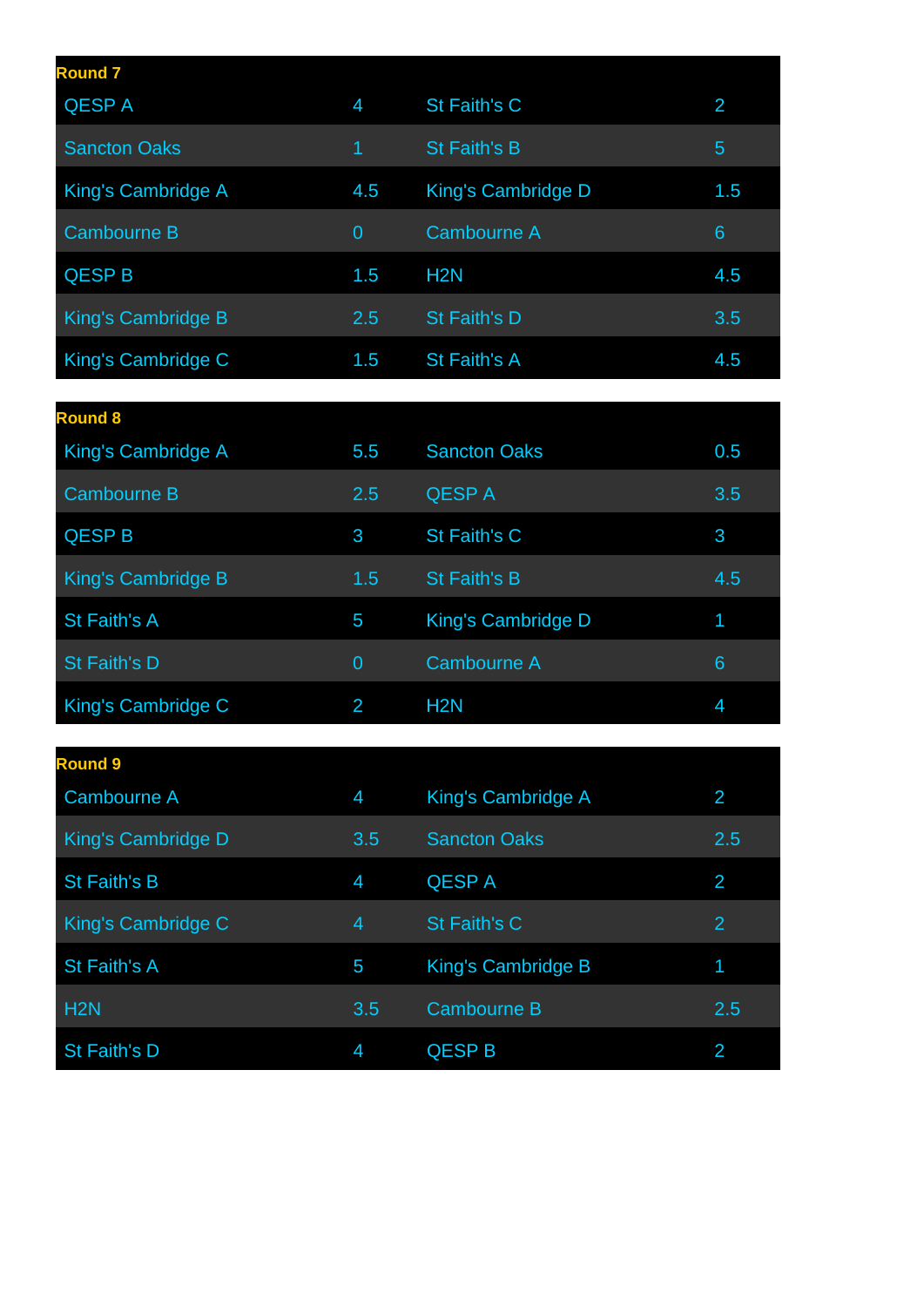| <b>Round 10</b>     |     |                     |     |
|---------------------|-----|---------------------|-----|
| <b>Sancton Oaks</b> | 1   | <b>QESPA</b>        | 4   |
| King's Cambridge A  | 5   | St Faith's C        | 1   |
| <b>Cambourne B</b>  | 2   | <b>St Faith's B</b> | 4   |
| <b>QESP B</b>       | 1.5 | King's Cambridge D  | 4.5 |
| King's Cambridge B  | 1   | Cambourne A         | 5   |
| St Faith's A        | 3.5 | H <sub>2N</sub>     | 2.5 |
| King's Cambridge C  | 4.5 | St Faith's D        | 1.5 |

| <b>Round 11</b>     |     |                    |                |
|---------------------|-----|--------------------|----------------|
| St Faith's C        | 1.5 | St Faith's B       | 4.5            |
| <b>QESPA</b>        | 2.5 | King's Cambridge D | 3.5            |
| <b>Sancton Oaks</b> | 1   | Cambourne A        | 5              |
| King's Cambridge A  | 4   | H <sub>2N</sub>    | $\overline{2}$ |
| <b>Cambourne B</b>  | 3   | St Faith's D       | 3              |
| <b>QESP B</b>       | 0.5 | St Faith's A       | 5.5            |
| King's Cambridge C  | 2.5 | King's Cambridge B | 3.5            |

| <b>Round 12</b>    |                |                           |     |
|--------------------|----------------|---------------------------|-----|
| <b>QESP B</b>      | 1.5            | <b>Cambourne B</b>        | 4.5 |
| Cambourne A        | 5.5            | <b>St Faith's B</b>       | 0.5 |
| King's Cambridge C | 2.5            | <b>King's Cambridge D</b> | 3.5 |
| King's Cambridge B | 1.5            | King's Cambridge A        | 4.5 |
| H <sub>2</sub> N   | 4              | St Faith's C              | 2   |
| St Faith's D       | $\overline{2}$ | <b>QESPA</b>              | 4   |
| St Faith's A       | 5.5            | <b>Sancton Oaks</b>       | 0.5 |